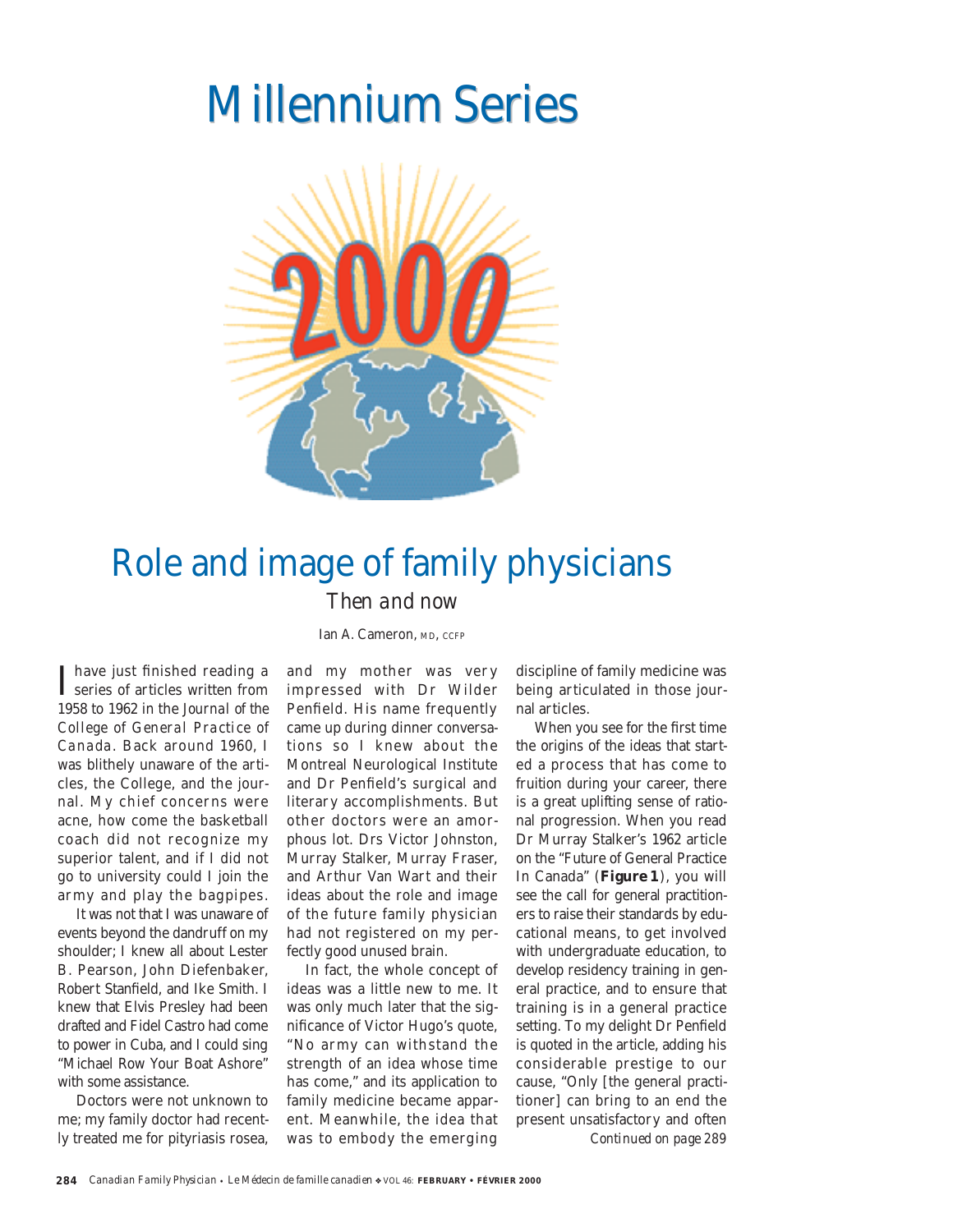And now we must consider how this specialist personal physician is to be trained and also I believe in addition we must consider the discipline that he is subject to in practice. I hope it is appreciated that I do not expect all practitioners to be able to follow this program. At first, like the experience of the Royal College of Physicians and Surgeons there would be few. They would increase as they prove their place in the profession. They would, however, be our leaders in all geographical areas towards supplying availability of modern comprehensive medical service. They would be leaders of continuing education. They should help to unite our profession during this time of reconstruction.

In the same editorial (Journal, Coll. Gen. Practice, Jan. 62) Victor Johnston makes another important statement. I quote, "They must be men of seience applying the art of modern medicine. When the College of General Practice attempts this task it will get powerful help from our medical educationalists." At this time when the social consciousness of our citizens are demanding a better distribution of our science, we of the whole profession badly need this help. Dr. Johnston places the emphasis of responsibility upon the College of General Practice. Our members must appreciate the demand for "men of science to practice the art of medicine."

Let us look back that we may look forward. Less than a generation ago a physician could enter practice without any postgraduate or intern training. Now one year is compulsory and two is common in many centres. As mentioned, Dr. McCoy is asking for three years. Many men are doing this on their own initiative and more important, many specialists, notably internists and pediatricians are doing general practice. We have come a long way. We only want a change of emphasis so that young graduates may get credit, prestige, and enter this field.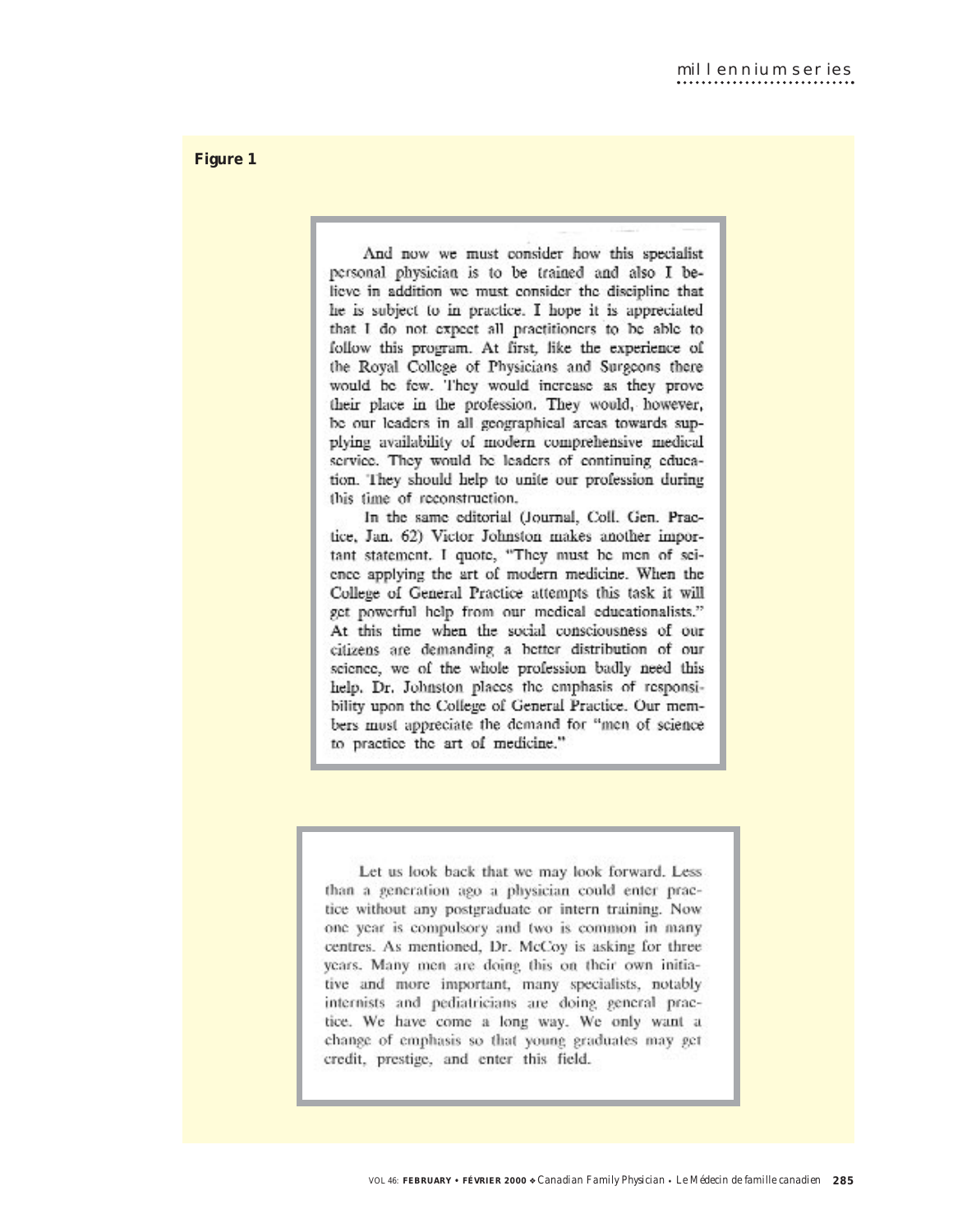"Jack of all trades and master of none" is certainly an unattractive description of the general physician. But it is essentially false. The role of the family doctor is not to wander from one field of medicine to another because we can spell out for him a most valuable and durable program of services. In doing this there must be no place for less qualified general physicians. They must be men of science applying the art of modern medicine. When the College of General Practice seriously attempts this task it will get powerful help from our medical educationalists. The College was organized for this type of pathfind-W. V. J. ing activity.

We do not need to outline the boundaries of general practice completely. Much can be left for time and experience to help determine. A beginning is overdue, however.

Any definition of general practice recognizes that the services of the general physician are rapidly expanding, just as specialist services are expanding. This is true in spite of contractions of general practitioner services in some areas such as in that of surgical hospital privileges.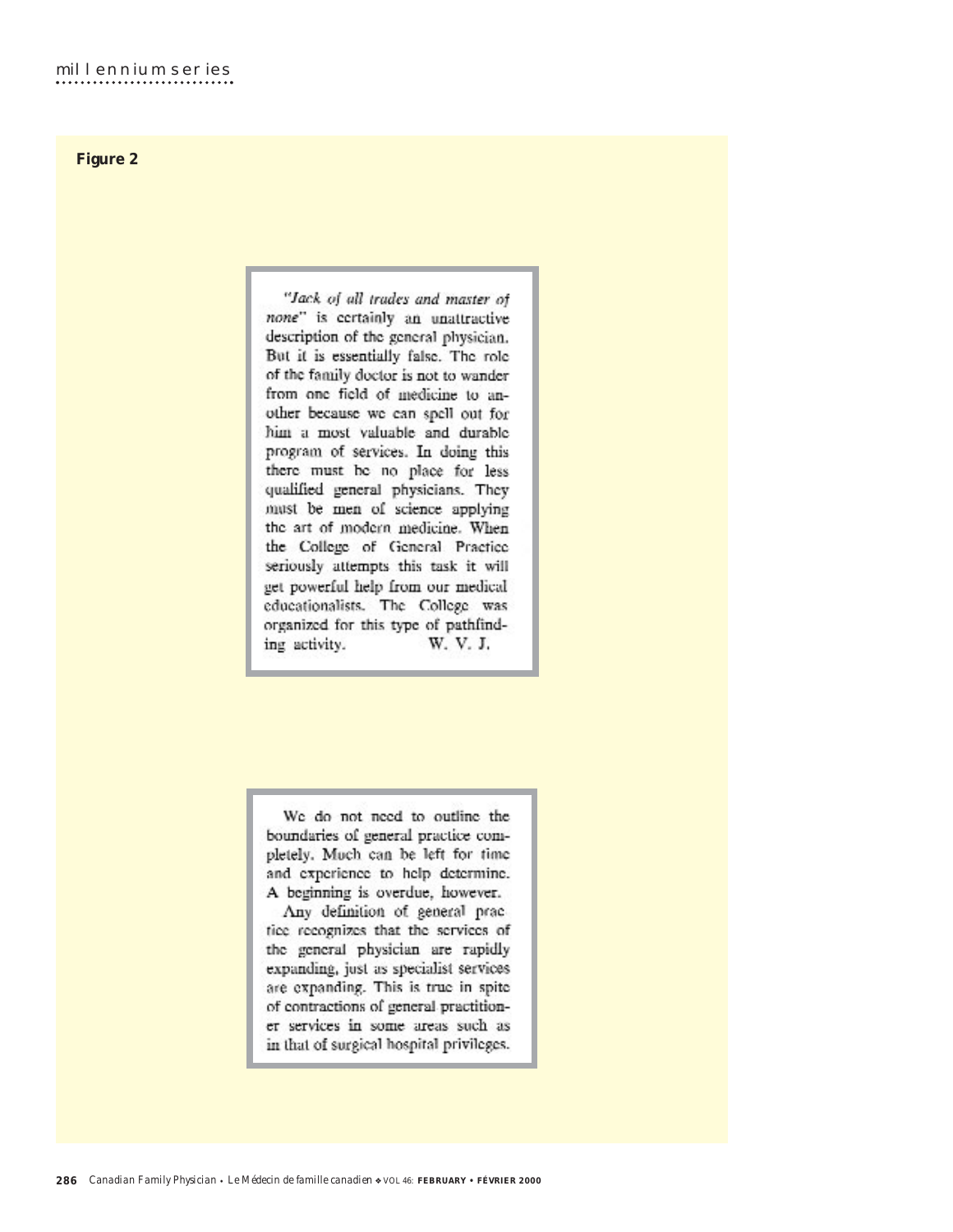### Dr. F. M. Fraser says:

## LET'S FACE THE FACTS

Delegates to the Fifth Scientific Assembly of the College at Vancouver in March were treated to a stirring and thought-provoking report from retiring President Dr. F. Murray Fraser. Here is a digest of it:

### By Dr. F. MURRAY FRASER

Before I call upon Dr. Tim Mc-Coy to receive the chain of office and thus perform the final act of my reign, I would like to take a few moments to say a great many thanks to a great many hard-working people.

Firstly to the members of our B.C. chapter, under the able direction of Dr. Howard Black, one of our illustrious past presidents.

To Dr. Peter Kinsey, chief organizer, and his able assistant, Dr. Alan Pengelly, go our annual vote of thanks.

To our guest speakers, from near and far, go our warm and sincere thanks.

To our scientific and pharmaceutical exhibitors, our grateful thanks for your share in the success of this convention.

What can I say of our amiable Chief of Staff, Dr. Victor Johnston? His unbounding energy, his tireless devotion to our College, his real sincerity in furthering its aims have made us all love him  $-$  more than that I need not say, except to wish him continued success, health and happi $ness \rightarrow in$  the future  $\mathsf{I}$ 

Now, let's face the fact that governments, federal and provincial,

must accept some responsibility for the provision of medical services to certain groups of our citizens.

As it is the duty of a father to give his children protection against starvation, poor housing, ill health and the other hazards of life until they can assume these responsibilities for themselves, so it must be the duty of those whom we elect to govern us to provide, among other things, the finest medical care to those unable to do so for themselves.

This responsibility of government has grown out of the advances we. ourselves, have made in medicine. Whether we like it or not, it is to our glory. The two-dollar house call which often gave our patient the best professional advice fifty years ago may now, with specialist consultations and laboratory studies, end in a cost of hundred times two dollars.

Our patient is getting hetter care; he must pay for it  $-$  or somebody must.

Let's face the fact that the traditional "doctor-patient" relationship, of which we speak so glibly, is on the way to extinction. Let's stop talking about its preservation. It dates us! The advent of prepaid medical care plans, of government sponsored health care, of labour inspired medical clinics, of provincial hospitalization plans, have all but destroyed that traditional war-cry of medicine. We, ourselves, with our development of "group" practice have hastened the destruction.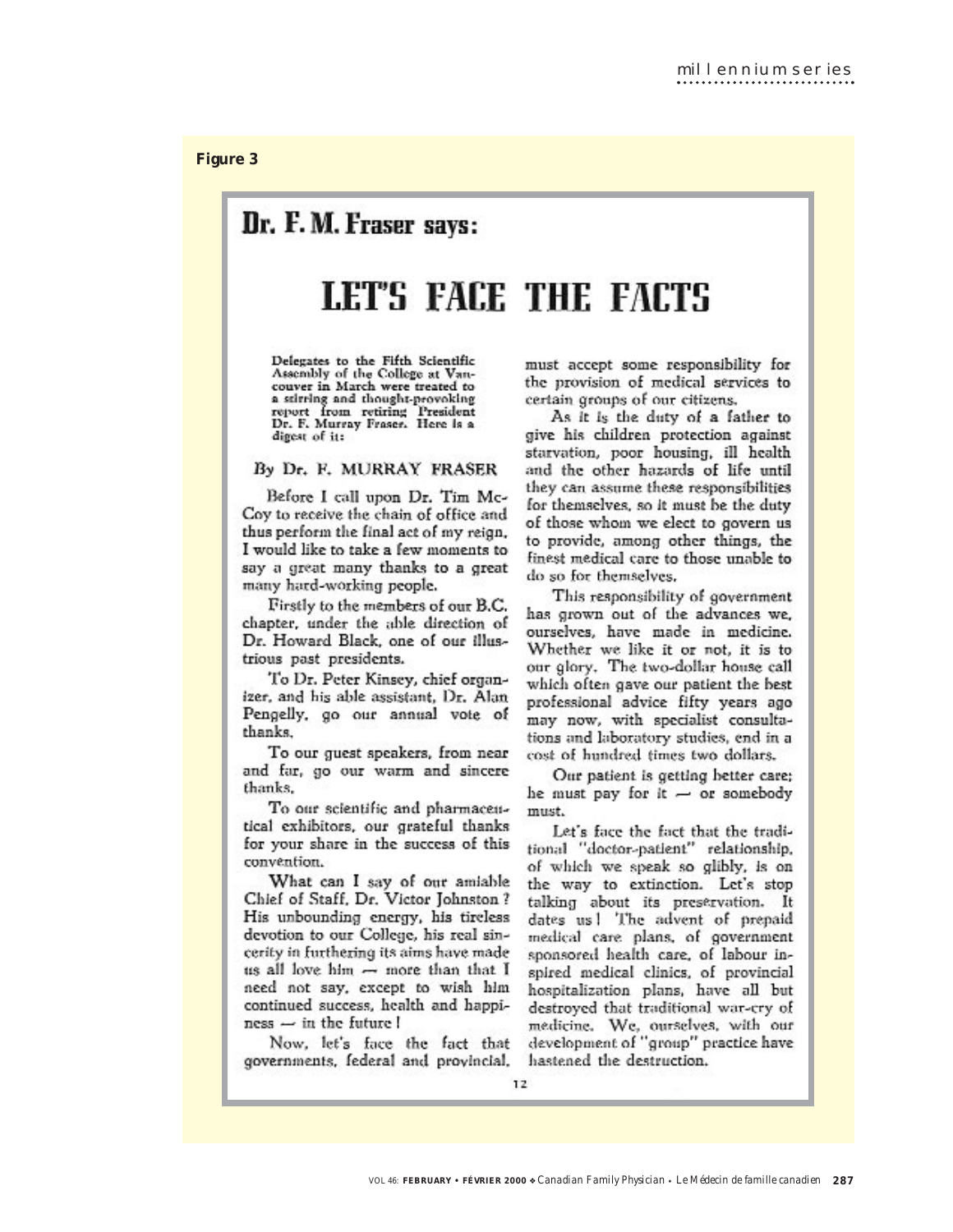### A New Medical Approach to the Traffic Safety Problem

by Dr. Arthur F. Van Wart President of the Canadian Medical Association

Part of an address at the Third Scientific Assembly of the College of General Practice of Canada

As general practitioners we are held in respect by the people of our communities. On the other hand they expect us to enter into their community activities. Thus we become members in a service club, athletic clubs, churches, school boards, boards of health, and even in municipal governments. We are also family advisors. Parents and children come to talk over personal problems and to seek our advice, which is gladly given even if it is not of a professional nature. We help them solve their problems.

I would like to say a few words as to how we, as individual general practitioners, can favourably influence the solution of a problem of our modern times. Have we not all given thought to the growing serious accident record in our communities, especially among the younger people. This problem becomes very real when a young life of one of our families has been snuffed out. A promising son or daughter lost to a descrving family,

Is there not somthing we as general practitioners can do? The highway traffic problem is a very complex one. The human factor enters prominently into this problem. Let us look at the human factor from a practitioner's point of view. A driver's license is granted when one demonstrates that he understands the mechanisms of driving, knows the common rules of the road, of lights and parking and so on. Everyone who so qualifies is granted a license.

In an emergency there are other human factors which determine whether there will be an accident or not. It is the response of muscle co-ordination and what is commonly called "timing". Timing is an intangible which all good athletes must have. It makes for good dancers, it makes for a smoothness of movement which allows people to mingle in crowds and groups with ease. It gives a finish to common practices in the home and promotes an accident free household. How then can we as general practitioners help develop better timing among our families and in our community?

Physical fitness programmes today are being promoted all over Canada. Unfortunately, too much emphasis is being placed on athletic programmes. These programs will promote timing - but only to a fraction of our population. Much more can be done in the home, starting with the child. A child who rides a scooter, later a tricycle, and then rides a bicycle, is better prepared to drive a car than one who has not had this experience. Failing these, then the cultivation of rhythmic movements as in dancing, swimming, old fashioned household games, routine chores, responsibilities, instruction in courtesy and consideration of others - these and many of the other methods of developing muscle coordination should be encouraged,

Such child training will have a good effect on future drivers. We should help inaugarate physical fitness programmes in our schools. These should start in the first years so that mental and muscle coordination may be developed along with the acquisition of academic knowledge. We can encourage parents to develop this timing and muscle co-ordination in their children. Our advice and cooperation will be a valuable service to the community. The human factor is an important factor in this very complex<br>problem. The human factor, influenced by good timing and courtesy, will help reduce the terrible accident toll on our highways and in our lakes and streams.